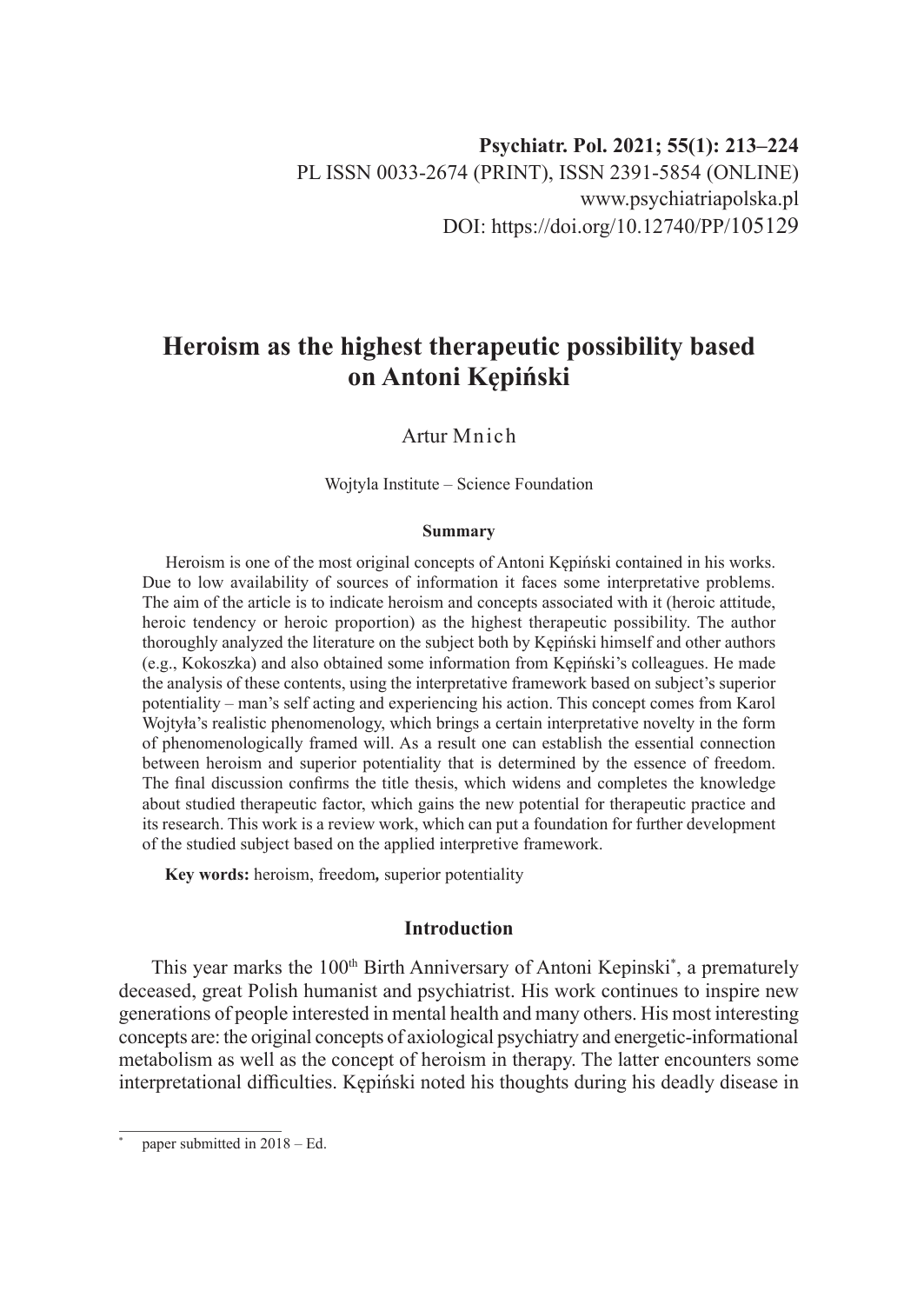years 1969–1972, hence they are often unfinished and scattered in various places in his works. The author deliberately limited the analysis of the subject to selected aspects of the therapeutic relationship which directly or indirectly refer to heroism. The thesis in the title of this article can be described and interpreted by superior potentiality based on specific realistic phenomenology of Karol Wojtyła [1–3]. Superior potentiality is a certain phenomenological novelty in relation to potentiality in the Aristotelian-Thomistic tradition [3, 4]. Wojtyła described the new potentiality in the first edition of the study *The Acting Person* in 1969. It is suitable for studying the phenomenon of heroism as the most potential therapeutic factor.

The author analyzed the literature in terms of Kępiński's explanations, but also other authors who interpreted the studied phenomenon. Some information has been obtained from Kępiński's living co-workers. The author described also the essence of the concept of superior potentiality and its usefulness as a new interpretive framework. In the final discussion, however, an attempt was made to broaden and supplement the existing knowledge. The studied problem is important because heroism is a source of strength for a real therapeutic change. Kępiński applied it in therapy as an important therapeutic factor. The author knew that the source of this factor is the inner freedom, which requires will to be initiated, a quality which had not been adequately phenomenologically interpreted till then.

This study, in an original way, supplements the knowledge about the studied issue and explains it. The application of the new interpretative framework creates further solutions and broadens the understanding of the studied therapeutic factor.

# **Heroism as a therapeutic factor according to Antoni Kępiński**

Presumably, Kępiński linked the concept of heroism in therapy with notions of heroic attitude, heroic tendency or heroic proportion. The heroic attitude is the courage to be open in the attitude towards the patient in order to establish a therapeutic relationship. The heroic tendency is the therapist's volitional desire for the highest order of values adjusted to the patient. The heroic proportion is an idea – the therapeutic factor initiated by an act of will consistent with the ideal hierarchy of values. At the same time, it is incompatible with the limitations of the unconscious order of values. Perhaps Kepiński's source of inspiration for heroism was the specific experience of a prisoner of a concentration camp. In his works he considers the specifics of camp experiences which required heroic actions or attitudes, exceeding the ordinary capacity of a human being. Heroism often aroused willpower and ability to make decisions as a basic attribute of life [5]. It was necessary to gain freedom. "In a situation of the maximal enslavement of a person and trampling upon one's dignity, the ability to make choices, the will to survive plays the decisive role in survival […], paradoxically, those who lived in an extreme situation, were still able to say: 'I want' or 'I don't want' […]. If in the camp life there was so much sacrifice it was thanks to the internal freedom [...]. There is a heroic proportion grounded in every human being [...]" [5, p. 24–26]. In an essay *Dulce et decorum*, Kępiński describes the specific evolution of the concept of heroism, starting from the heroic death for one's homeland according to Horace,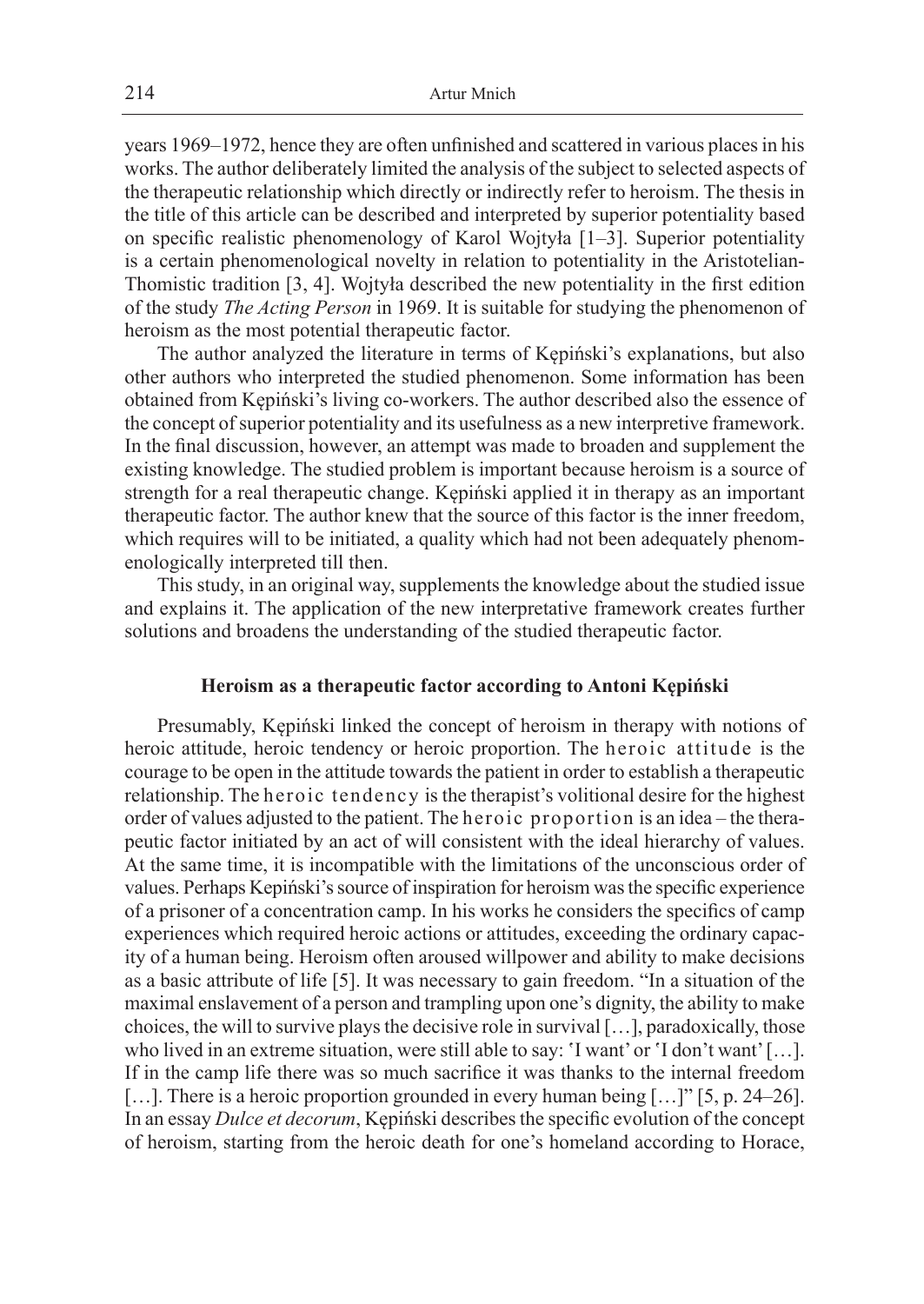through heroic tendencies in concentration camps, up to a new model of heroism in times of peace. He saw the last one as a heroic effort to organize the widened field of consciousness and to determine man's position in relation to tradition related to the past and his transcendent aspirations related to the future [5].

Undoubtedly, Kępiński knew that psychopathological symptoms enslaved his patients. In therapy he tried to restore the patient's process of making conscious choices by means of free will aroused by heroic attitude. In the therapeutic encounter, the patient is the main actor of the unfolding drama, he is the active subject. The therapeutic process is effective only when it comes from the subject, that is from the patient himself. The patient, so to speak, allows the therapist to enter his internal scene, the therapist being an important participant in the drama within the living human being. In this drama, cognition in the horizontal dimension (subject-subject) is usually burdened with a high emotional charge (feeling joy of cognition, creation and control) [6]. The space for this encounter is built by an animistic attitude 'towards' the patient, based on the advantage of positive feelings. According to Kępiński, in the therapeutic process, the space for free choice and conscious decision should be expanded [7]. For this purpose, he expected from the therapist the attitude of love, courage, faith, patience, self-knowledge [8]. He believed that life demands a moral effort, above all as a natural morality. Kępiński required proportional effort – both from therapist and the patient. In therapeutic relationship there appears the drama of human freedom, which is also a drama of love. Love is the most beautiful act of freedom, but also the greatest expression of active courage – heroism, which are needed for integration of the person. "Integration of 'self' takes place in heroic proportions. The old 'self' with its complexes and 'shadows', which originated from dislocation of harmony and its bias in one direction […], must give in; a 'moral decision' is needed […], an act of will has a significant meaning for personality development" [9, p. 108–109]. On the other hand, the therapist has to overcome his "fear of the unknown […], of losing his individuality, of death of the 'old' self and of the 'birth' of the new one, fear of violent change caused by love" [9, p. 243]. The doctor awakens faith in the patient, and the patient, in turn, strengthens the faith of the doctor in himself. Kępiński understands faith as the essence of psychiatric treatment – as a belief in the patient but also faith in the applied method of therapy [9]. The therapeutic process requires from the therapist enormous mindfulness and great patience to maintain the animistic attitude 'towards' the patient [7]. Kępiński, as cited in Balint, considers the doctor to be "the most important medicine" in medicine, and the patient's disorder as a 'catalyst' for the development of the therapist's personality [5], where he gains his own cognition. [7]. That serves the restoration of the highest human potentiality in therapy, whose task is "to restore the patient's position (*stand*), to give him possibility to use his humanity to the maximum (*condition humaine*)" [5, p. 284]. This restoration proceeds gradually – in dialectical and proportional tension, until it is finally settled, that is, until one of the potential functional structures is implemented as a dynamic structure. "Contact with the patient [...] is like creating his new portraits. This element [...] makes the negative emotional attitude disappear […]. In each conscious decision there is a moment of hesitation associated with the choice between two potential and contradictory functional structures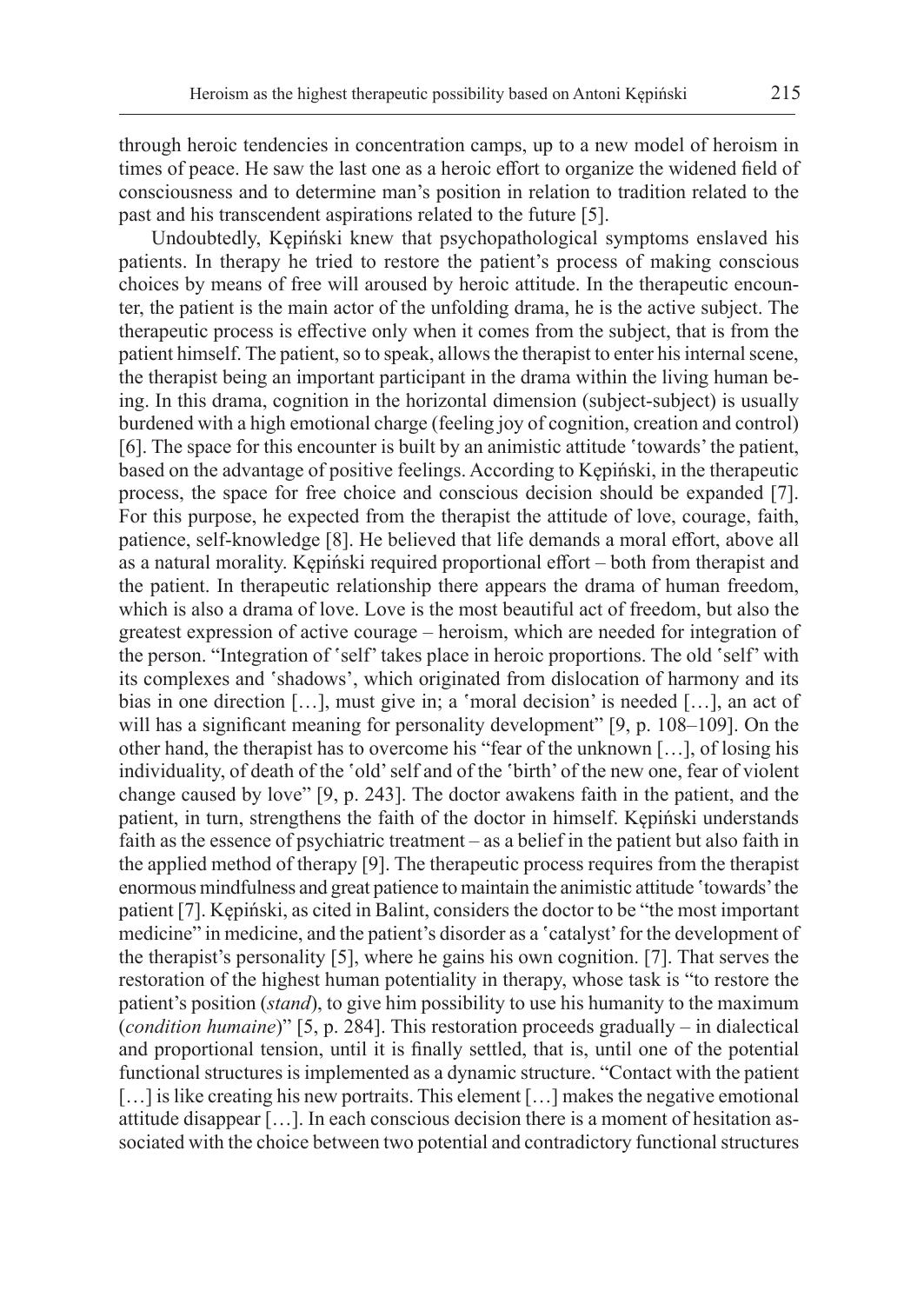[...], from the moment of making the choice one of them will be implemented and the other will be rejected" [7, p. 271–283].

An important issue for this analysis of heroism is the potential freedom and the value system associated with the ability to choose as the basic feature of self-steering. Biologically, the value system is shaped by both the phylogenetic (hereditary) and ontogenetic memory (experiences acquired during the individual life). It also has a part which is not determined by the individual's past or the past of the species – the area of freedom and unpredictability, which to a certain extend intertwines with the future. "This area is the wider, the more possibilities there are to create functional structures in a given system; only then they can break away from the concreteness of life and move freely in time and space […]. This possibility of detachment seems to be the essence of freedom" [10, p. 33]. According to Kępiński, this detachment is enabled by faith being the main factor strengthening the value system. Faith is the emotional element which integrates the value system with 'self'. It is always potential and associated with the future. In contrast to a habit, it is always conscious and contains an element of a creative act, which requires the effort of integration, fortitude and decision [10].

It is worthwhile to refer Kępiński's thought to the relation between the value system and the consciousness and the subconsciousness. He believed that the value system is involved in decision-making on three levels: biological, emotional and socio-cultural one. The first two are under the threshold of consciousness and determine which values can really be achieved. They, definitely, take part in decision making together with will, which affects our behavior [10].

#### **Heroism and the concept of corrective experience of values**

Kokoszka's work broadly refers to heroism as the main factor tightening the therapeutic bond during the phenomenon of encounter. According to him, the source of Kępiński's heroic proportions' idea lies in the "experience of freedom in the situation of extreme danger in a concentration camp" [11, p. 132]. In his opinion, the concept of a heroic proportion based on willpower is related to Kępiński's belief in the possibility of its activation. It was to reconcile the contradiction between conscious action, taken in accordance with the ideal hierarchy of values, and defense mechanisms dependent on the subconsciousness [11]. Thanks to the will, the first element is iplemented and the second one is suspended, which makes it independent of the subconsciousness when making the choice. In another place Kokoszka sees the heroic proportion indirectly on the continuum between the concept of humanistic psychology and psychoanalytic psychotherapy. The first one treats therapeutic contact as the intuitively original phenomenon of encounter [11, 12] and the second one concerns different proceedings depending on the patient's psychopathology. Kokoszka, similarly to Kępiński, rightly distinguishes between the experience of a heroic proportion in the patient and in the therapist, proportionally to their roles in therapy. In the patient he sees it as a decision to confront with something inconvenient, which could be avoided [11, 13]. The therapist, on the other hand, has to employ will to arouse a heroic proportion in order to establish therapeutic contact, which should also enable the patient to do it. In this way, the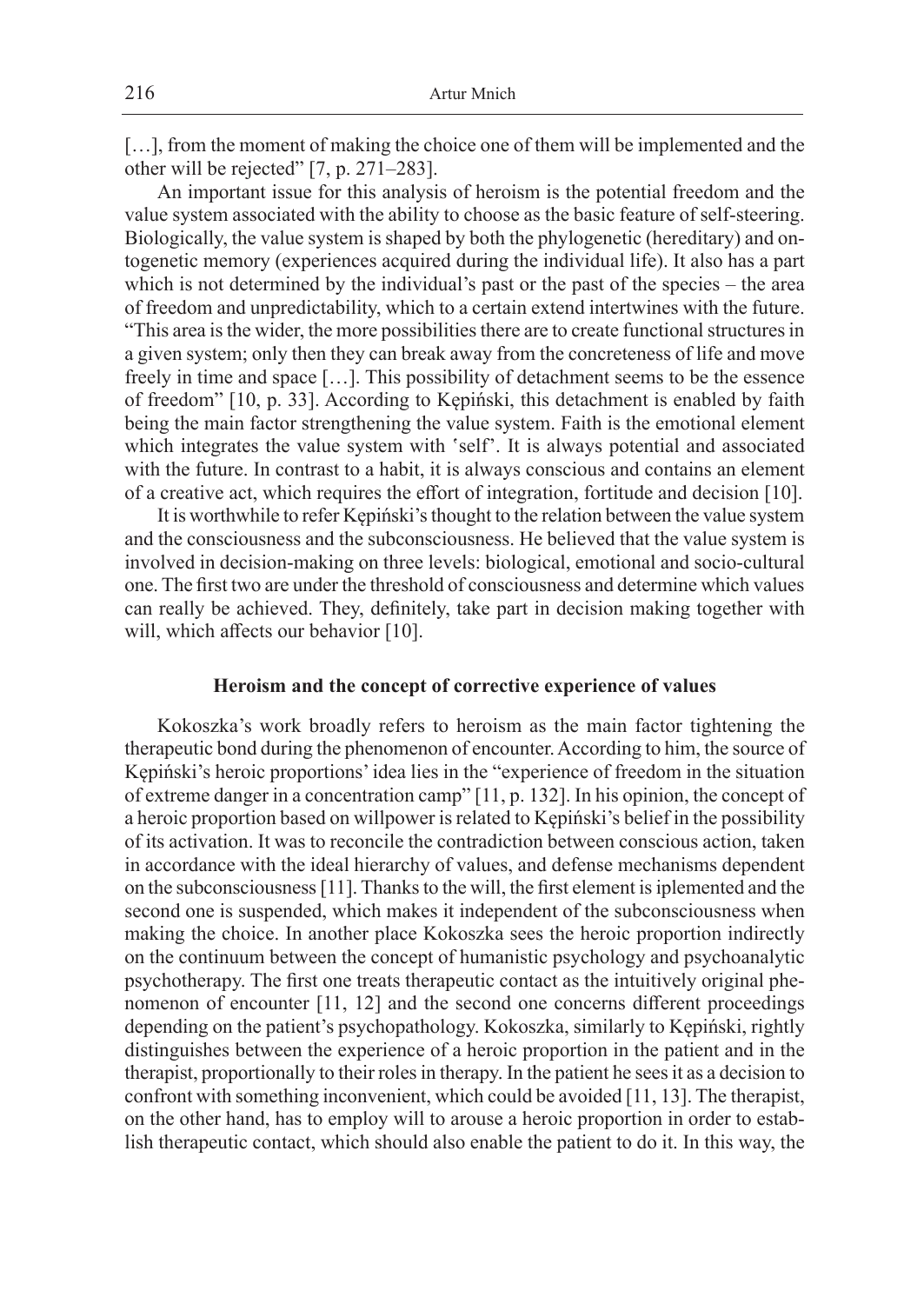therapist can reveal to the patient his authentic and real face, without defensive masks, he can have the courage to uncover himself, suspend his therapeutic beliefs, overcome his fear of losing identity and to examine his own hierarchy of values. All this is to stimulate mutual trust and an intimate atmosphere. Kokoszka refers here to certain kind of love, described by Kępiński, achieved through auto-transcendence and a sense of humor, which he sees (as cited in: Bukowski) as "reaching out beyond oneself" [11]. It is the obligation of the therapist to take responsibility for himself, for the other and for the nascent community of experience. Kępiński, being an experienced therapist, had a mature personality, which enabled him to experience his emotions without fear during the encounter. However, Kokoszka warns against simple imitation of Kępiński, because it may lead to the emergence of narcissism in the therapist [11].

The author's view on heroic proportion evolves over time. He understands it as therapeutic activation, eventually called the corrective axiological (value) experience [11, 13–15]. In his research on the phenomena in therapy described by Kępiński, Kokoszka is inspired by philosophy of drama and experience of values in an encounter according to Tischner. The latter, together with the agathological experience of love, favors the transcendence and otherness of the other person and enables participation in his personal existence. According to Kokoszka, the key words of the above mentioned philosopher – "if you want, you can" – are the basis for volitional activation of the heroic proportion as a disposition to love during the encounter. He uses these key words to analyze the axiological experience. This is the basis for psychotherapeutic influence, which facilitates the therapeutic closeness. It leads to "regaining hope, sense of strength and sense of reality" [15, p. 44]. The sense of reality reveals values and the possibility of their implementation. On the other hand, an experience of value can change the patient's functioning and well-being, if it is preceded by the disclosure of the dialogic structure of man.

The proposal of corrective experience of values is the third major therapeutic factor next to the insight and corrective emotional experience. It is responsible for the change in the manner of experiencing values as a basis of human action, which results in the ability to fulfill one's life plans previously often unrealistic [15]. This change is not limited by the time of therapeutic contact. This element in general does not remove psychopathological symptoms but gives them a new meaning which allows the person to achieve their goals as an expression of recognized and implemented values. For the corrective experience of values, the eclectic aspect was adopted from different concepts: psychodynamic psychotherapy, axiological psychology and finally Längle's existential analysis, which complemented and expanded them. The conclusion of these studies is Yalom's thought that virtually every therapist, regardless of his therapeutic paradigm within which he acts, makes the patient conscious of finiteness, and this activates the will needed to change in therapy [15]. It is worth noting that Kokoszka and his co-workers, through their research and publications, introduced Kępiński's axiological problems and the factor of the corrective experience of values to international therapeutic literature [16, 17].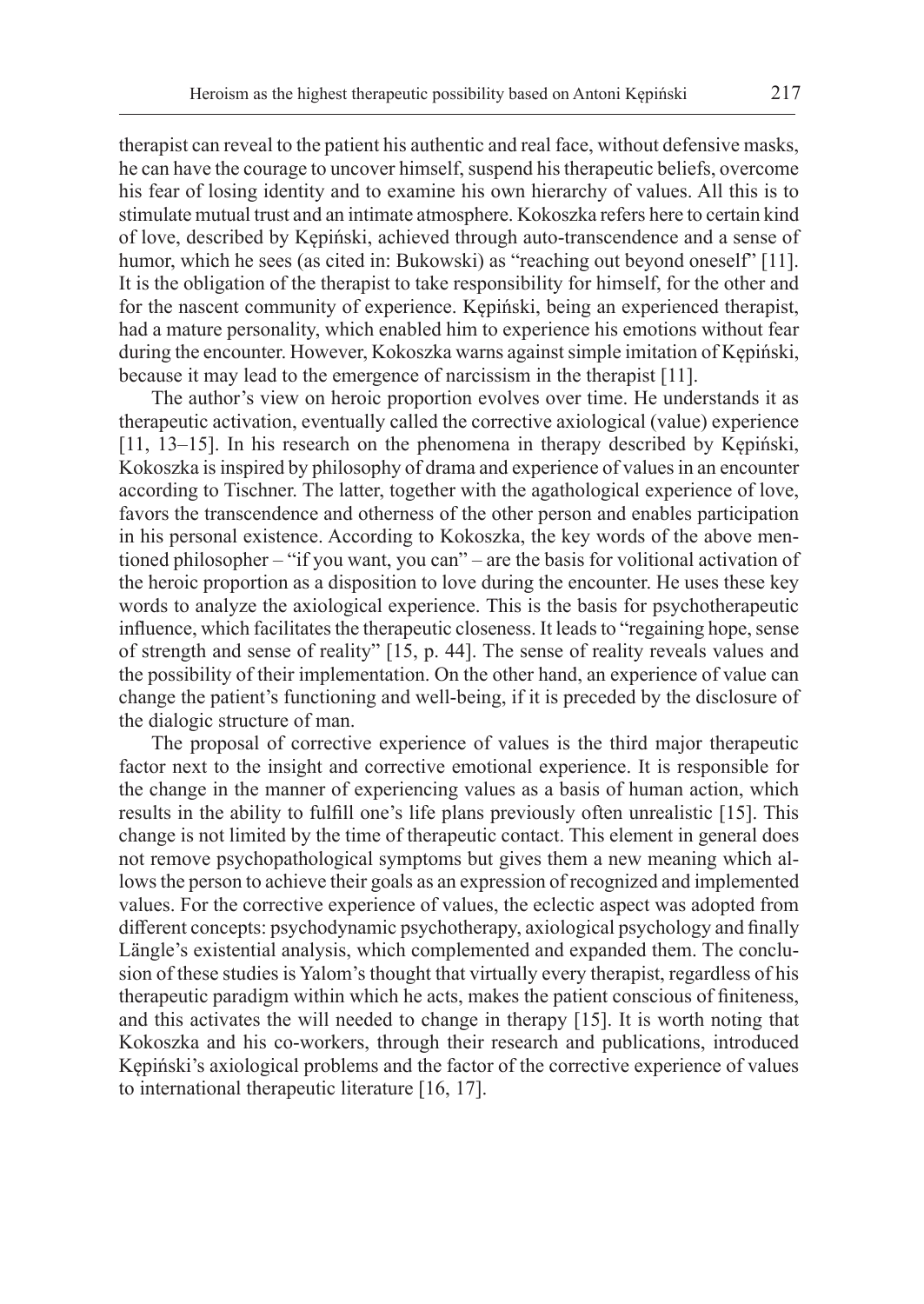### **Kępiński's co-workers about heroism and related notions**

`Winid writes about Kępiński with respect about his heroic attitude which he had revealed during his serious illness. Second time he argues with Kępiński in the paper on boys' auto-eroticism in adolescence, which he himself regards as a natural phenomenon, and which, according to Kępiński, results from the non-existence of a heroic attitude towards one's life environment (world) [18]. Półtawska does not recollect Kępiński discussing the practical application of heroic proportion in the psychiatric clinic. She thinks these are his later ideas, which she was not aware of because he did not reveal any views on this issue [19]. Ryn also did not confirm the use of this idea. He mentioned only an exam question about heroic attitudes in schizophrenia, asked by Kępiński, which triggered a long discussion. According to Ryn, the heroic proportion was treated by the professor's students as his original concept [20]. Leśniak also did not refer to the use of this notion. She supposes that this concept as self-formation for heroism was created by Bogusz. According to her, Kępiński's heroism in contact appeared in his readiness to accept the other. She is convinced, that his essence was purity as in his presence one never felt unimportant [21]. Reguła also confirms the lack of use or explanation of heroic proportion by Kępiński. She considers this concept as a description of a personality component and human potential, which refers to a space different from that created by a disorder or disease. She also mentioned the doctor's helpfulness as being with the patient and providing him with his 'non-invasive' support, which strengthened the patient's freedom and his sense of identity [22].

# **The superior potentiality of freedom as the highest possibility of human realization**

Wojtyła described his anthropology in the main work *The Acting Person*. It is a proposition of an original realistic phenomenology [2, 3]. Galarowicz calls this kind of phenomenology anthropodrama. It is stretched between two poles: the philosophy of being (metaphysics) and the philosophy of consciousness (phenomenology). Its originality arises from the philosophy of drama as the third pole associated with the drama (resolution) of the internal choice of man. It should be emphasized that in his youth, Wojtyła experienced himself as a scenic actor as well as a writer of dramas [3].

The starting point of this concept is trust in the experience of human subject, the person's own 'self' [1]. In this variant of phenomenology, it is recommended to experience a series of experiences, whose contents are extracted in subsequent approximations (*retractationes*), through which phenomena are discovered, until the essence of things is achieved. This process is preceded by induction, which explicitly captures the general truth contained in the details, like the intuition of being. Wojtyła calls this method inductive-reduction and applies it mainly to explore the personal and not intentional plane of a human being. By preservation of the term *suppositum*, this phenomenology presupposes the existence of an anonymous subject but not as a metaphysical object but cognizing 'self' that helps to distinguish between 'someone' and 'something' [1].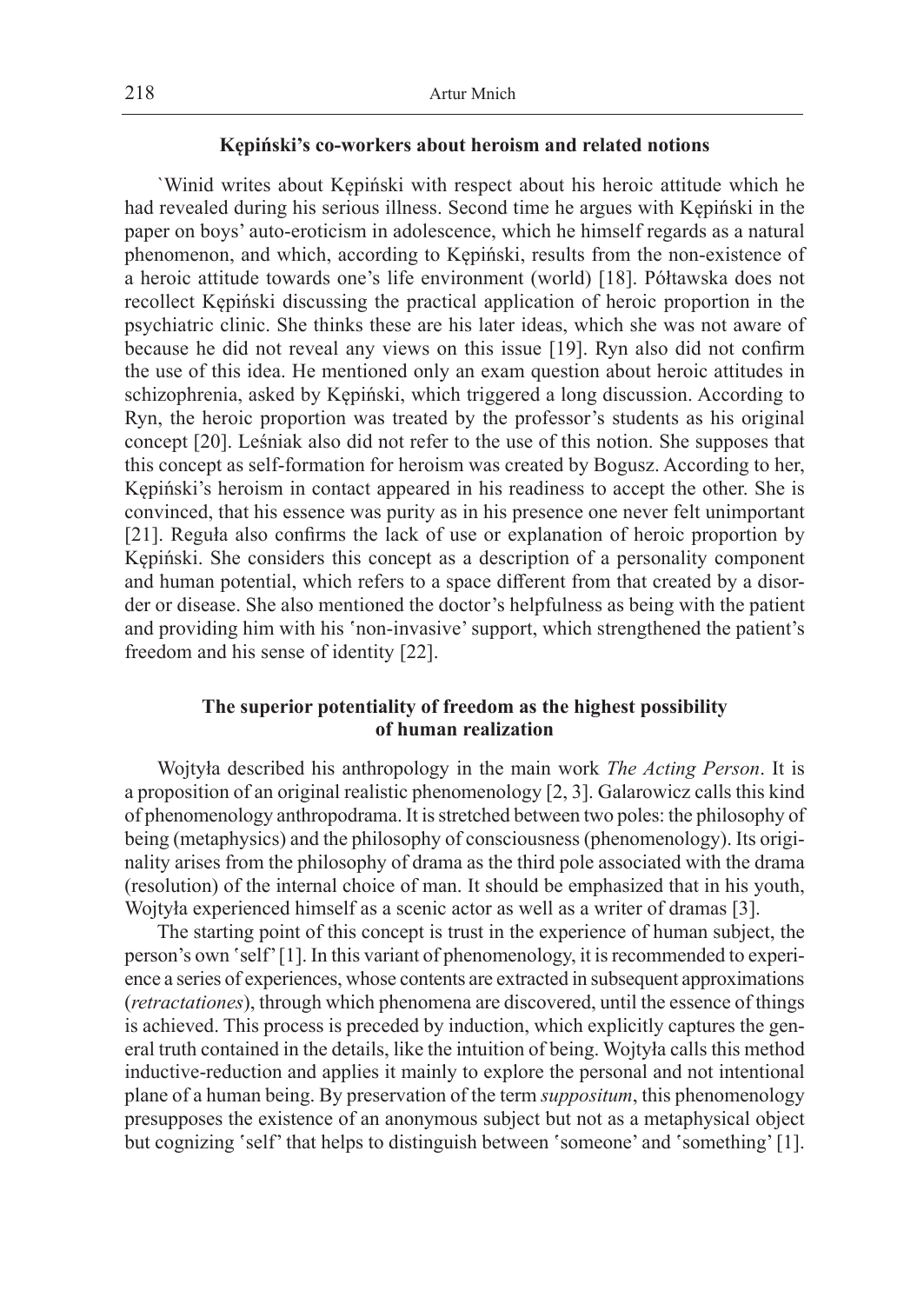He retains only the metaphysical model of the network of concepts that await for the transphenomenal and experimental fulfillment [2].

In the above mentioned study, there is a proposal of the concept of self-determination as a superior potentiality, which provides the highest possibility and structure for becoming a free human person. Man is free when he is a free cause of the personal dynamization of his subject. "Self-determination is the essence of man's freedom" [1, p. 426–427]. His analysis of freedom originates in the experience of human dynamism as the subject where he distinguishes between his conscious action ("I act") and this what happens in him ("something happens in man"). These two dynamisms are rooted in the subject – a human being as a potentiality which is the source of these dynamisms. It is present in the subject and it 'pulsates' in him and is expressed in different dynamic forms. Every human act dynamizes the potentiality contained in him. "I act" is the field of conscious subject activity, and 'I' is here the subject that experiences its subjectivity and in this sense means a person. The main subject of the study is therefore the relationship between dynamism and potentiality [1]. In the relation potentiality-dynamism, the potentiality is a possibility, something in preparation, and dynamism is an act of implementing the potentiality. The difference between the mentioned dynamisms is determined by the moment of efficacy, which is experienced only in action ("I act"). Self-determination as a moment of freedom decides about the experience of efficacy (border experience) – a factor confirming that "a man acts" but also separates it from the structure "something happens in man" [1]. The moment of freedom is preceded by the tension between the potentiality of the subject, that is, the will understood as the power of self-determination and conscious decision as well as two natural potentialities of man. These have different relationships with consciousness: vegetative (experienced unconsciously) and psycho-emotive (experienced more consciously). They describe potentiality of the body, emotions and impulses. Superior potentiality is a new approach to the potentiality of freedom in relation to its traditional Aristotelian-Thomistic approach, which perceives free will as a quest for values, for the good or the absolute good [4]. In this tradition, freedom is a feature of will as one of the human powers. However, according to Wojtyła, this is "human freedom, not just freedom of will in the man – though, undoubtedly, human freedom through will" [1, p. 427]. In other words, the potentiality of will is the power of conscious resolving as the centre of the activity of free will, that is self-determination, which is a condition of being a gift. It is a moment of freedom between three experiences: "I can – I do not have to" and "I want". This last experience, as a bridge between the two previous ones, impacts who a person becomes as a person. There is no compulsion here, because "I want something" as a permanent structure of the will is free of necessity. It is outside the threshold of choice, and the desire is in turn determined by an intentional return to a specific value as a goal [1]. In every meeting, the man should be the goal – the highest value. Knowing the highest value, that is – the man, facilitates the obligation as a kind of desire. It is 'stronger' than other personal desires, because it is rooted in the very centre of the person [1, 3]. It is an act of freedom of a self-determined being that facilitates the central experience of self-worth. In this beautiful act of freedom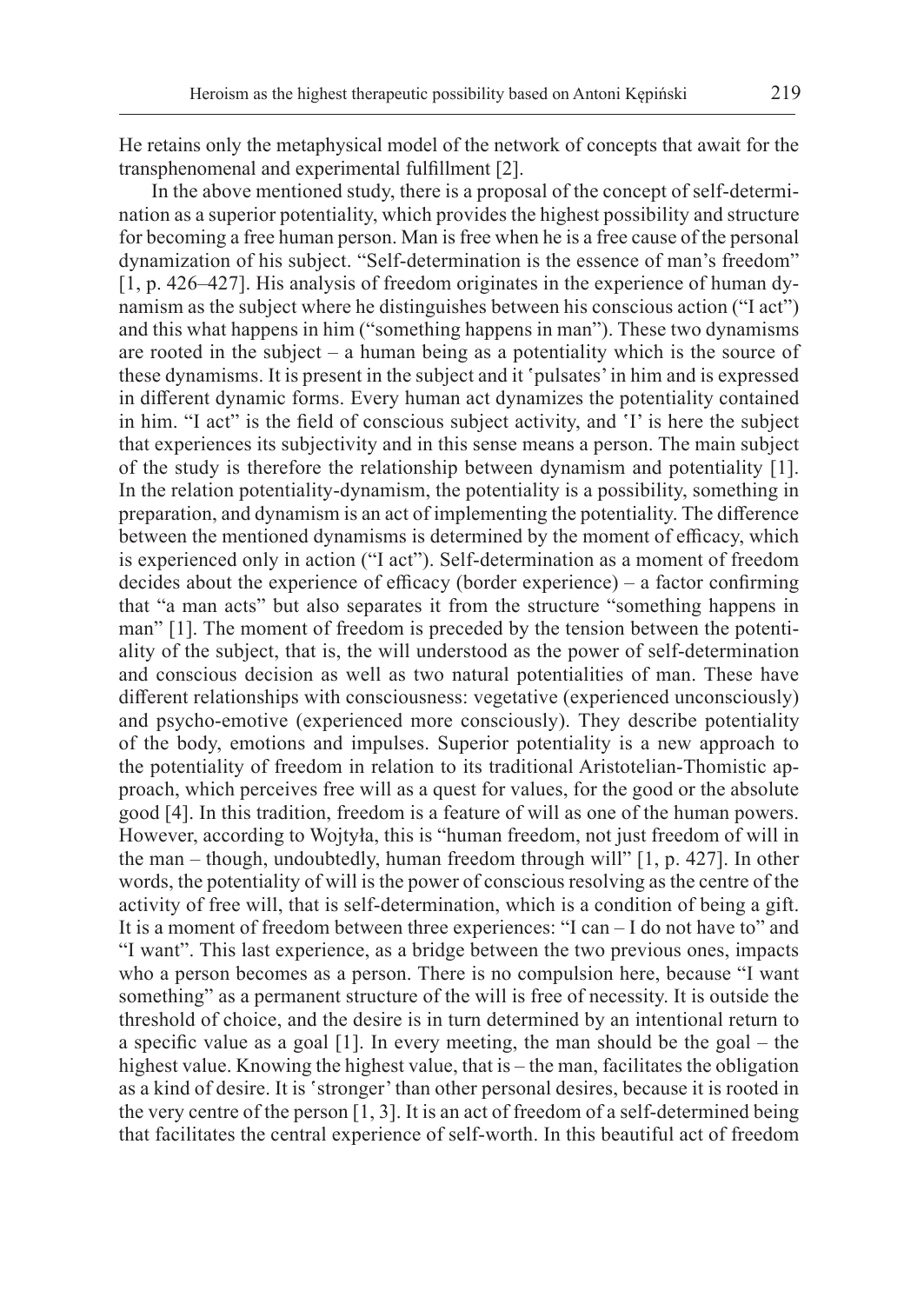one becomes a full gift and a fully acting love. Wojtyła perceives love as a drama (Greek: *drao* – 'action') of acting and happening [23].

It is also important to discuss the relation of consciousness to potentiality. Wojtyła gives the subconscious an unique meaning because it indicates the priority of potentiality in relation to consciousness. According to him, potentiality stands before consciousness, and it is also the relation of consciousness to the subconsciousness. He does not differentiate the subconscious from the unconscious. It is the superior potentiality which designates the threshold in this relationship as will. It keeps guard over this threshold except for the moments of sleep. Wojtyła claims that the subconscious clearly shows the inner potentiality of human subject with its continuity and coherence within the subconscious itself as well as between the subconscious and consciousness. The subconscious reveals transition between what only happens in man (vegetative or emotive activations) and the experience of conscious action. The threshold of consciousness not only divides but also links consciousness with subconsciousness. The subconscious is in constant relation to the consciousness and reveals the inner determination of human being by time and its own internal history. It is determined and shaped by the coefficients of the dynamic structure of man. The subconscious also clearly underlines the hierarchy of human potentiality. It constantly emanates with pressure into consciousness, the desire to be aware and conscious of the experience. In its existence and fulfilled function, the subconscious reveals consciousness as the most appropriate terrain of self-realization. Predominantly, the consciousness forms the subconscious as a resource. In this resource the content of the 'man' subject waits for self-realization while transferring the suppressed content from the subconsciousness to the sphere of consciousness [1].

#### **Discussion and conclusions**

The above analysis can be summarized in the following points:

- (1) Heroism, based on superior potentiality as the essence of human freedom, works by activating the will in phenomenological terms and is so far a proposal for its deepest explanation.
- (2) The superior dynamism "I act" is associated with the responsibility for the greatest value – the man encountered in oneself and the other as a participant in the encounter. The moment of self-determination is a condition for being a gift, whose most beautiful form is love as acting and happening. It is own, the most harmonious gift of the act of freedom that serves, or heals (Greek: *terapeo* – 'to serve') the man.
- (3) Through self-determination the person in therapy becomes a 'creator' (someone) using mainly his own 'creative matter' (something – natural potentialities).
- (4) The understanding of heroism as a therapeutic factor is complemented by so-understood will, which reconciles the ideal and the real order of values on the threshold of the consciousness and the subconsciousness, which has been considered a contradiction. Potentiality controls the threshold of the consciousness through superior dynamism "I act", and thus the action of the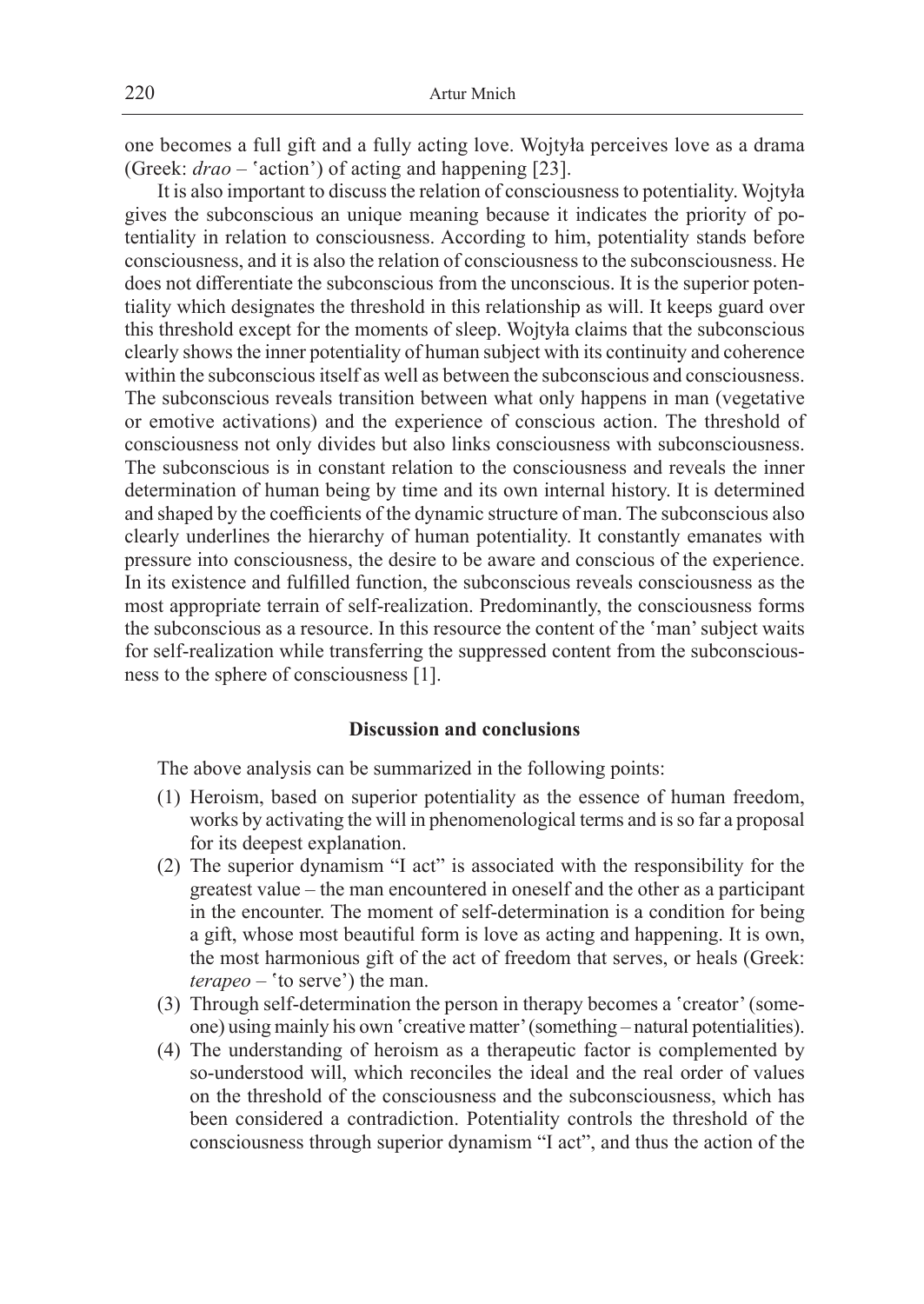superior factor of the will, guarding the threshold of consciousness. Treating potentiality of the subject as the starting point solves various contradictions in continuum between the intuitionism of humanistic trends and psychopathology of defense mechanisms of psychoanalytic schools.

Presumably, Kępiński knew a lot about heroism as the uppermost therapeutic possibility from practice, which his colleagues were not fully aware of during his life. It was only his deadly disease that made him attempt to describe this therapeutic factor. Premature death did not let him finish and organize his work and edit it by himself. Perhaps his negative experiences with publishing censorship did not allow him to fully express himself. In the conducted analysis, there are some similarities between Kępiński's phenomenological thoughts about heroism stimulated by will and Wojtyła's superior potentiality as self-determination. They both start from trust in the experience of man (the subject 'I') as the highest value. What Kępiński did not manage to explain about free will, freedom, love or heroism and associated concepts is completed by Wojtyła's thought. Probably, Kępiński took the notion of free will from Thomism as did Wojtyła. However, Wojtyła transfers this concept to a phenomenological plane, which enables an adequate complementation to Kępiński's content about the essence of freedom and heroism. Used notion of obligation clarifies the highest value of a person in encountering the other, which is useful for understanding in the context of heroic therapy [11].

The interpretation frame adopted by Kokoszka for heroic proportion and corrective experience of values, based on the words of Tischner: "If you want, you can" is a valuable attempt to understand the problem [15]. However, these words stress the drama of the interpersonal encounter more from the outside. There is the pronoun 'you' – in the second person there, as if present by default before each of the mentioned experiences. Their order is conditioned by 'if' with the emphasis on 'you want' as a desire (will), and finally 'you can' as potentiality. This is reverse to Wojtyła's order, in which the words "I can – I do not have to*"* and "I want" put the emphasis on the drama in the order of action first. There is a hidden pronoun 'I' in the first person, which is present by default before each person's experience, respectively: 'I can' – the subject's potentiality and "I do not have to" as freedom – "non-necessity" and finally "I want" (will) as a desire. The analysis that has been carried out complements the perspective of Kokoszka regarding the knowledge of the therapist-patient contact more from the inside. Kępiński expected the activation of heroic proportion in encounter first in the therapist and then in the patient. To begin with intrasubjectivity is closer to Kępiński's thought than to start from intersubjectivity. The point is to start from the subject's experience as a co-relation of the 'person-act' and reaching to interpersonal relations [1]. Kokoszka adequately indicates freedom as the source of heroic proportion, but he does not develop or describe it further in the aspect of the phenomenologically understood will, which also allows deeper look at the problem of freedom and 'psychopathology of power' [5] to which Kępiński attached importance. The axiological psychology applied by Kokoszka can be complemented by the realistic psychology of Harciarek as a science about life potentiality of a human subject. According to him,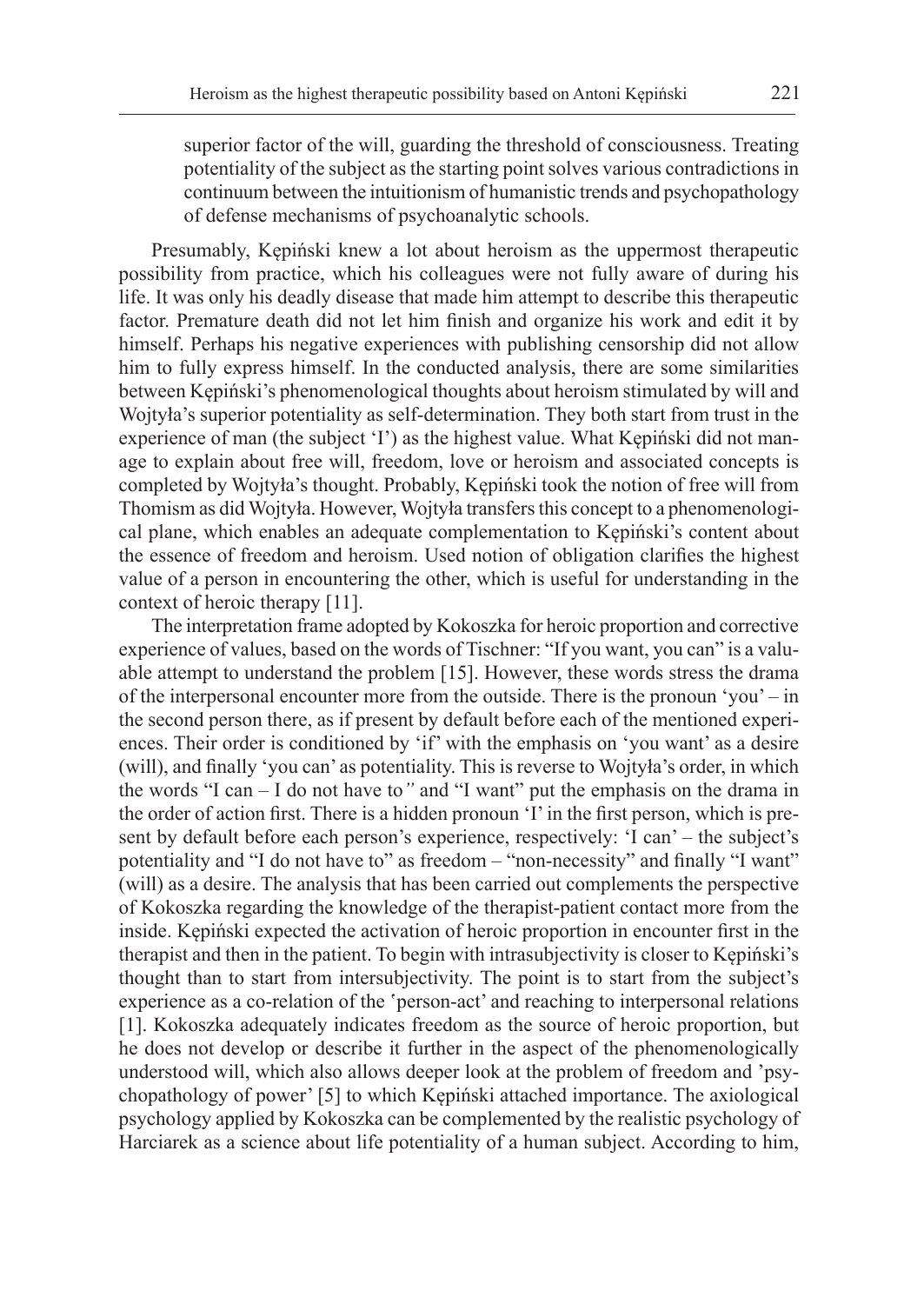the phenomenological experience restores the value of will in all human psychology and explains what is the experience of being and doing before cognition. The inclusion of human subject and its potentiality and dynamics in Wojtyła's sense can replace the concepts of Freud's pansexualism or Jung's archetypes as merging and unifying forces of the psyche, which may positively reformulate these therapeutic trends [24]. The advantage of activities and publications of Kokoszka and his co-workers is that they examine in a practical way the idea of heroic proportion through their concept of corrective experience of values. This is evidenced by numerous publications in Poland and abroad [10, 13, 15–17, 25].

Winid saw the auto-eroticism of maturing boys as a natural phenomenon. However, this is theoretically inconsistent with the accepted interpretation of heroism as the superior potentiality of the subject, the structure of freedom. Conscious action in freedom paradoxically integrates the natural potentials of emotions and sexual drives. As a result, they do not passively autonomize these drives in auto-erotic behaviors [18, 26]. From the information obtained from Kępiński's living co-workers, none of them confirmed that they had ever heard how he used or practically explained the concept of heroism (heroic proportion) as a therapeutic factor. Two persons (Reguła and Ryn) confirmed originality of this concept. In addition, two people also used other terms that were considered useful in this analysis. Leśniak talks about Kępiński's 'purity' [21] in the sense of fullness and clarity of the image and communication of his person (the essence of his person). It refers to the essence of freedom and to the dignity as the pure and non-gradual value of every man [3]. Reguła in turn talks about "the other space" associated with the patient's freedom, which Kępiński strengthened, as well as the sense of identity of the patient [22]. Ey considered the psychiatric patient's experiences as a "pathology of freedom", and his psychiatry was described as philosophical. In this sense, psychopathology gives access to knowledge about man as a free being at some stage of enslavement. It is worth mentioning that Ey referred to the potentiality of 'self' and the organization of 'conscious being' [27]. The fact that Kępiński made use of Ey's work is confirmed by the presence of his name in *Melancholy.* Półtawska also writes about freedom based on self-determination, considering that the disintegration of patient seeking therapy results from his "false idea of freedom or his belief in the lack of it" [28, p. 236].

The following conclusions result from the discussion:

- (1) The concept of superior potentiality as the essence of freedom is suitable for analyzing and deepening the understanding of heroism (and concepts related to it) as a therapeutic factor, which thus gains new potential for further research. The high probability of this statement results from the grasp of the relationship between heroism and superior potentiality, which is the essence of freedom.
- (2) The assumed interpretive frame can clearly but gradually bring us closer to a more integrated understanding of Kępiński's holistic concept and revision of the eclectic approach to his entire work.
- (3) The original vision of therapy as the implementation of a heroic attitude may be useful, although it should not be a general assumption of therapy according to Kępiński. The broad generalization resulting from this analysis does not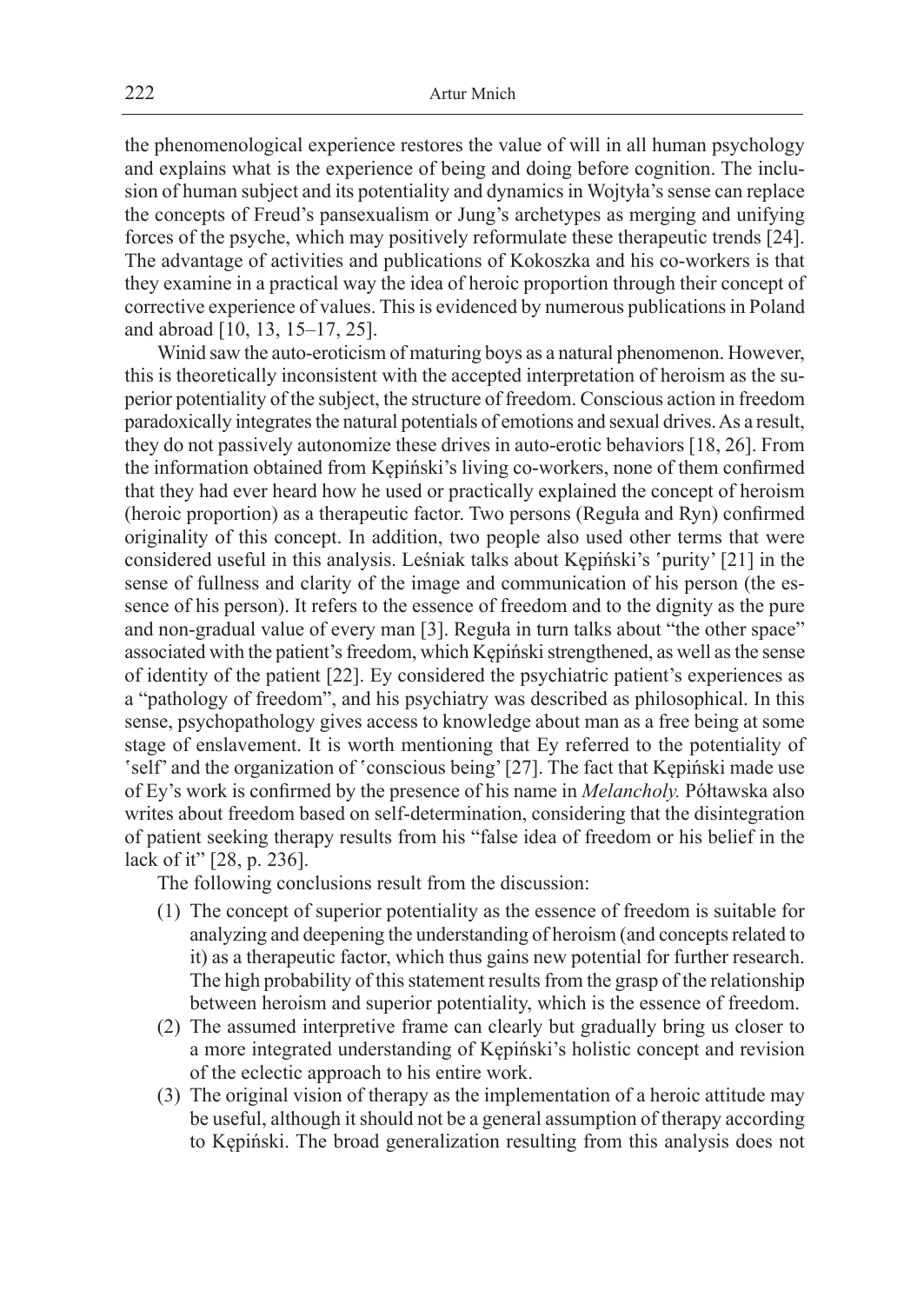mean that in the case of the appearance of opposite cases, it will not be verified or limited. This is due to the lack of research in such an interpretative key.

The author hopes for future development of the topic based on the applied interpretive framework. According to the author, the idea of heroism permeates the work of Kępiński, which can be considered inspirational and still open to further therapeutic interpretation. Finally, it can be said that the analysis carried out by the author in the aspect of the superior potentiality of the human subject confirms the thesis of heroism as the highest therapeutic possibility, which according to Kępiński's expectation first comes from the intrapersonal correlation and then reaches an interpersonal relationship.

# **References**

- 1. Wojtyła K. *"Osoba i czyn" oraz inne studia antropologiczne*. Lublin: Scientific Society of the Catholic University of Lublin Press; 1994.
- 2. Półtawski A. *Po co filozofować?* Warsaw: Scientific Publishing House; 2011.
- 3. Galarowicz J. *Paradoks egzystencji etycznej*. Krakow: Pontifical Academy of Theology in Krakow Press; 2009.
- 4. Tarnowski K. *Metafizyczne pragnienie*. Krakow: Znak; 2017.
- 5. Kępiński A. *Rytm życia*. Krakow: Literary Press; 1972.
- 6. Kępiński A. *Poznanie chorego*. Warsaw: PZWL Medical Publishing; 1989.
- 7. Kępiński A. *Psychopatologia nerwic*. Warsaw: PZWL Medical Publishing; 1973.
- 8. Kępiński A. *Lęk*. Warsaw: PZWL Medical Publishing; 1987.
- 9. Kępiński A. *Podstawowe zagadnienia współczesnej psychiatrii*. Krakow: Literary Press; 2003.
- 10. Kępiński A. *Psychopatie*. Warsaw: PZWL Medical Publishing; 1977.
- 11. Kokoszka A. *Rozumieć aby leczyć i podnosić na duchu. Psychoterapia według Antoniego Kępińskiego*. Krakow: Jagiellonian University Medical College; 1996.
- 12. Kokoszka A. *Znaczenie twórczości Kępińskiego dla filozofii spotkania*. Kwartalnik Filozoficzny 1992; 20(4): 29–51.
- 13. Kokoszka A. *Jak pomagał i leczył profesor Antoni Kępiński*. Krakow: Practical Medicine Publishing House; 1999.
- 14. Kokoszka A. *Specyfika kontaktu terapeutycznego opisanego przez Antoniego Kępińskiego*. Przegląd Psychologiczny 1991; 34: 485–493.
- 15. Sym A, Wiraszka-Lewandowska K, Kokoszka A. *Korektywne przeżywanie wartości: opis zjawiska i przegląd badań dotyczących zmian zachodzących*. Psychoterapia 2009; 1(148): 43.
- 16. Wiraszka-Lewandowska K, Sym K, Kokoszka A. *The corrective experience of values in psychotherapy: Its relations with the change of defense mechanisms and symptom intensity in a course of short-term psychodynamic group psychotherapy*. European Psychotherapy 2006; 6(1): 5–19.
- 17. Sym A, Wiraszka-Lewandowska K, Kokoszka A. *Corrective experience of values and existential fulfillment in a course of short-term psychodynamic group psychotherapy*. Existenzanalyse 2006; 23(1): 61–67.
- 18. Winid B. *Antoni Kępiński jako psychiatra*. Znak 1975; 254(8): 990–1001.